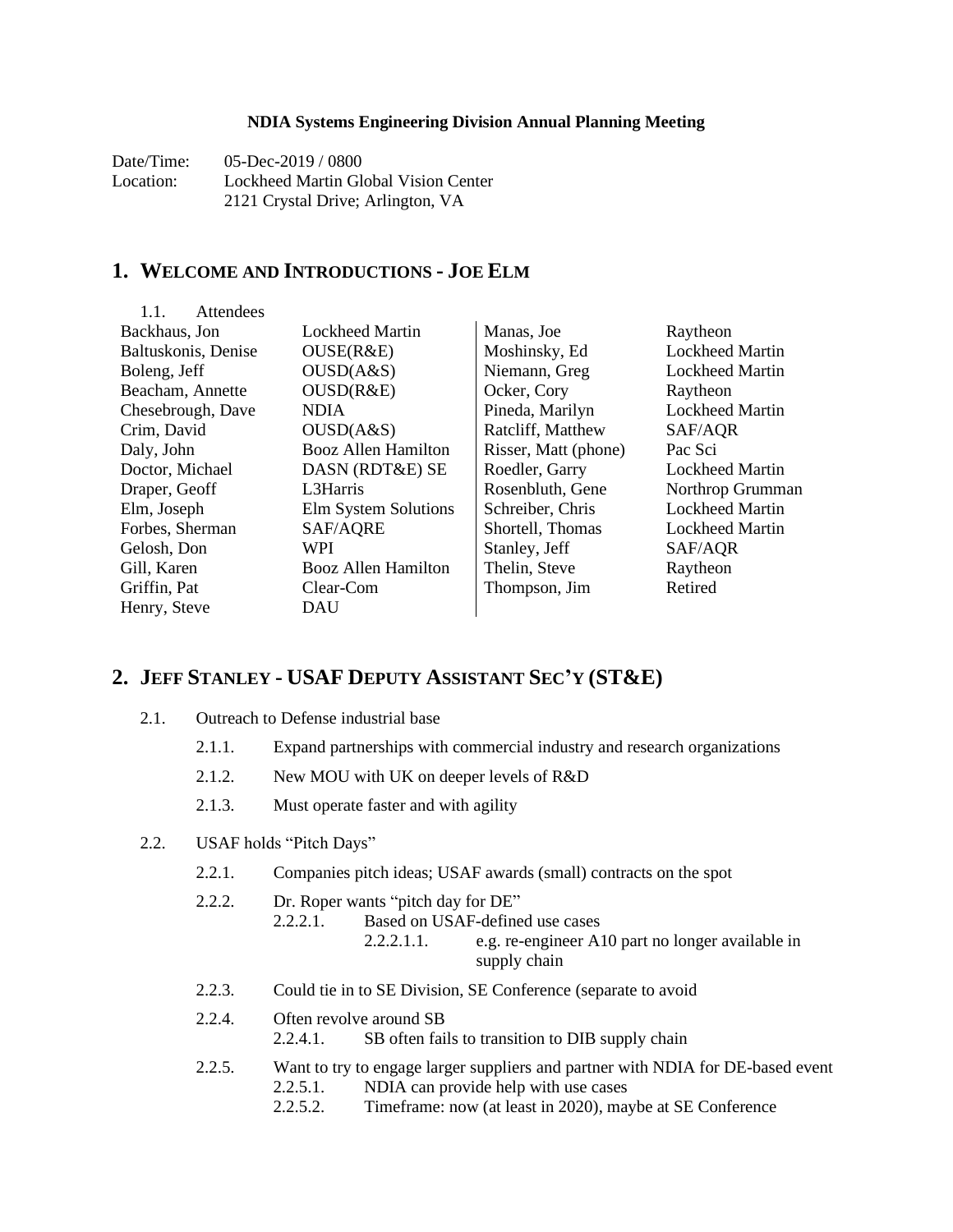- 2.2.5.3. Could be cooperative event across services: NDIA provides industry support, USAF provide Gov support
	- 2.2.5.3.1. Bill Bray = Navy counterpart to Jeff Stanley
- 2.2.5.4. Engage NDIA Mfg. Division and T&E Division to tie in digital manufacturing and test

### **2.2.6.ACTION: Coordinate NDIA Pitch Day for DE with Matt Ratcliff after Stanley retirement (end of year)**

- 2.3. Desire to insert MBSE in all AF contracts
	- 2.3.1. M&S committee will engage and support
	- 2.3.2. engage with IPM Division to ensure business case support

## **3. TOM SIMMS - OSD RESEARCH AND TECHNOLOGY**

- 3.1. Acting Director, Eng'g Policy and Systems (OSD R&E Advance Capabilities)
- 3.2. 2020 Modernization Priorities
	- 3.2.1. 5G
	- 3.2.2. Autonomy
	- 3.2.3. Biotechnology
	- 3.2.4. Cyber
	- 3.2.5. directed energy
	- 3.2.6. fully networked C3
	- 3.2.7. hypersonics
	- 3.2.8. ML/AI
	- 3.2.9. Microelectronics
	- 3.2.10. quantum science
	- 3.2.11. space

### 3.3. Objectives

- 3.3.1. Balance Priorities
	- 3.3.1.1. ITRAs
		- 3.3.1.2. ME Support

| 3.3.2. | Engineering Policy and Implementation |
|--------|---------------------------------------|
|        |                                       |
|        |                                       |

- 3.3.2.1. DoDI 5000.02 rewrite (acquisition pathways (rapid prototyping, software, …)
	- 3.3.2.2. Collaborate with A&S and Services to share technical innovations and BP across programs
	- 3.3.2.3. SW engineering
- 3.3.3. Increase working-level exchanges between industry and govt 3.3.3.1. Establish Eng'g Technical Fellows Program
- 3.4. Policy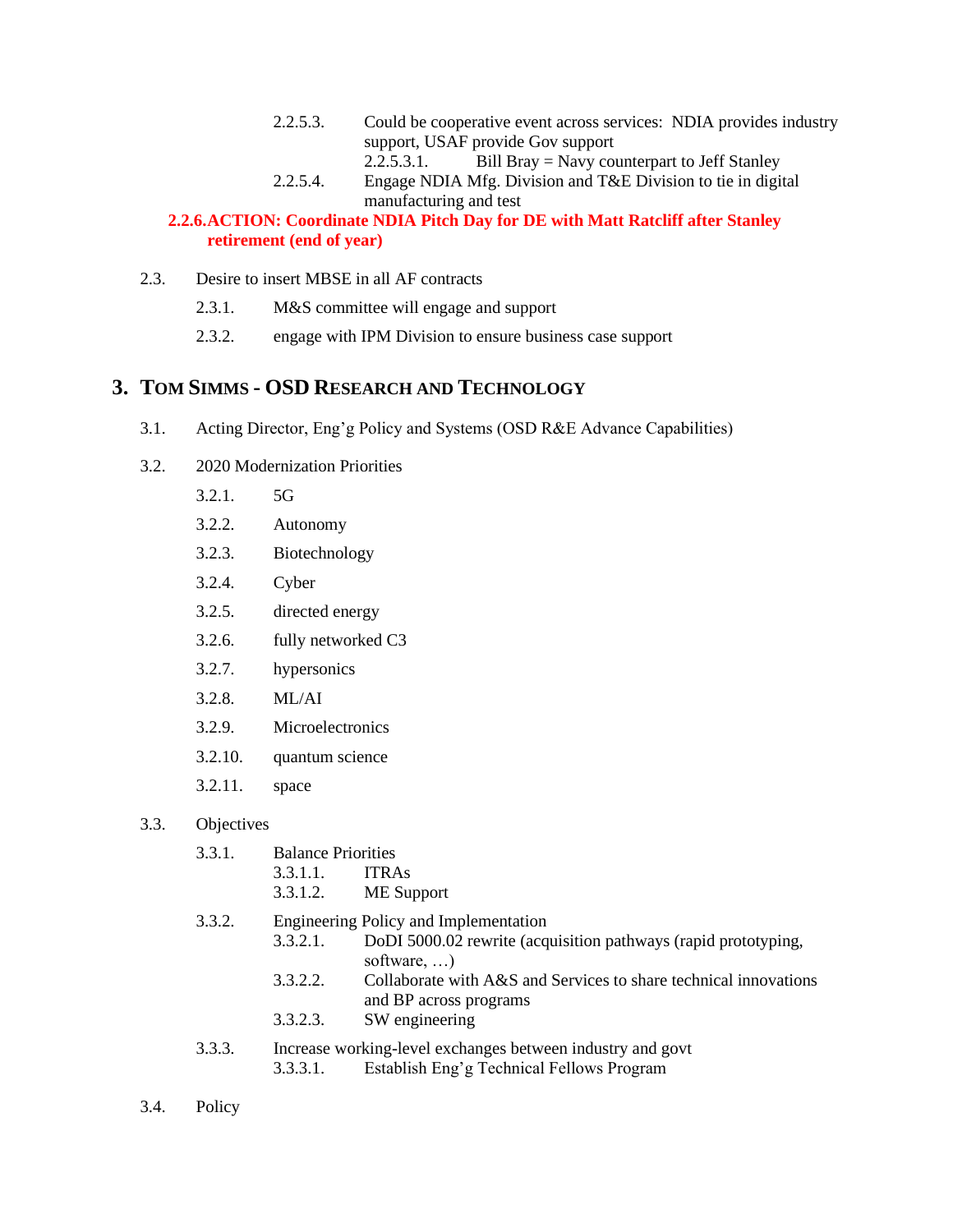- 3.4.1. Update policies 3.4.1.1. Clearly define LSE role 3.4.1.2. Update T&E guidance
- 3.4.2. Develop new eng'g guidance (DE, ME)
- 3.4.3. Develop IP guidance
- 3.5. Potential areas for NDIA support:
	- 3.5.1. Digital engineering, mission engineering
		- 3.5.1.1. EM: ME Committee will support guidance development (TS concurs)
		- 3.5.1.2. Engage with Sandy Magness and Tom Simms
		- 3.5.1.3. Engage A&S also (via David Crimm)

#### 3.5.2. Provide input to guidance for mission engineering, acquisition pathways 3.5.2.1. CS: M&S Committee will support DE guidance development 3.5.2.2. Engage with Phil Zimmerman

- 3.5.3. Focal point for interaction with industry on mission engineering (SoS and others)
- 3.5.4. IP strategies (John Daly?)
- **3.6. Action: SoS Committee to collaborate with R&E/A&S as focal point for mission engineering and industry collaboration.**

### **4. JEFF BOLENG OSD(A&S) SOFTWARE ACQUISITION**

- 4.1. Interested in reaching small business and non-traditional suppliers
	- 4.1.1. 70% of NDIA small business very small % on traditional
- 4.2. Working to implement recommendations of DSB and DIB
- 4.3. Software Acquisition Pathway due to sign-out this month
	- 4.3.1. Want feedback from industry
- 4.4. Piloting (9) Single software acquisition (single color of money) in 2020
	- 4.4.1. How will we know if it's better or not? Advice requested
- 4.5. Pushing to define metrics for modern software devt (PSM, NDIA, INCOSE)
	- 4.5.1. Don't want to include unnecessary metrics
- 4.6. MBSE can only go so far; eventually, hand coding is required. Only code is maintained. When code is changed, coherence to model is degraded. Need way of updating models to drive/support code changes.
	- 4.6.1. Do not have a standard way to integrate multiple high definition models
	- 4.6.2. Open standards to MBSE
	- 4.6.3. Cannot test all need to do some by modeling USAF simulators
	- 4.6.4. Cannot war game different models together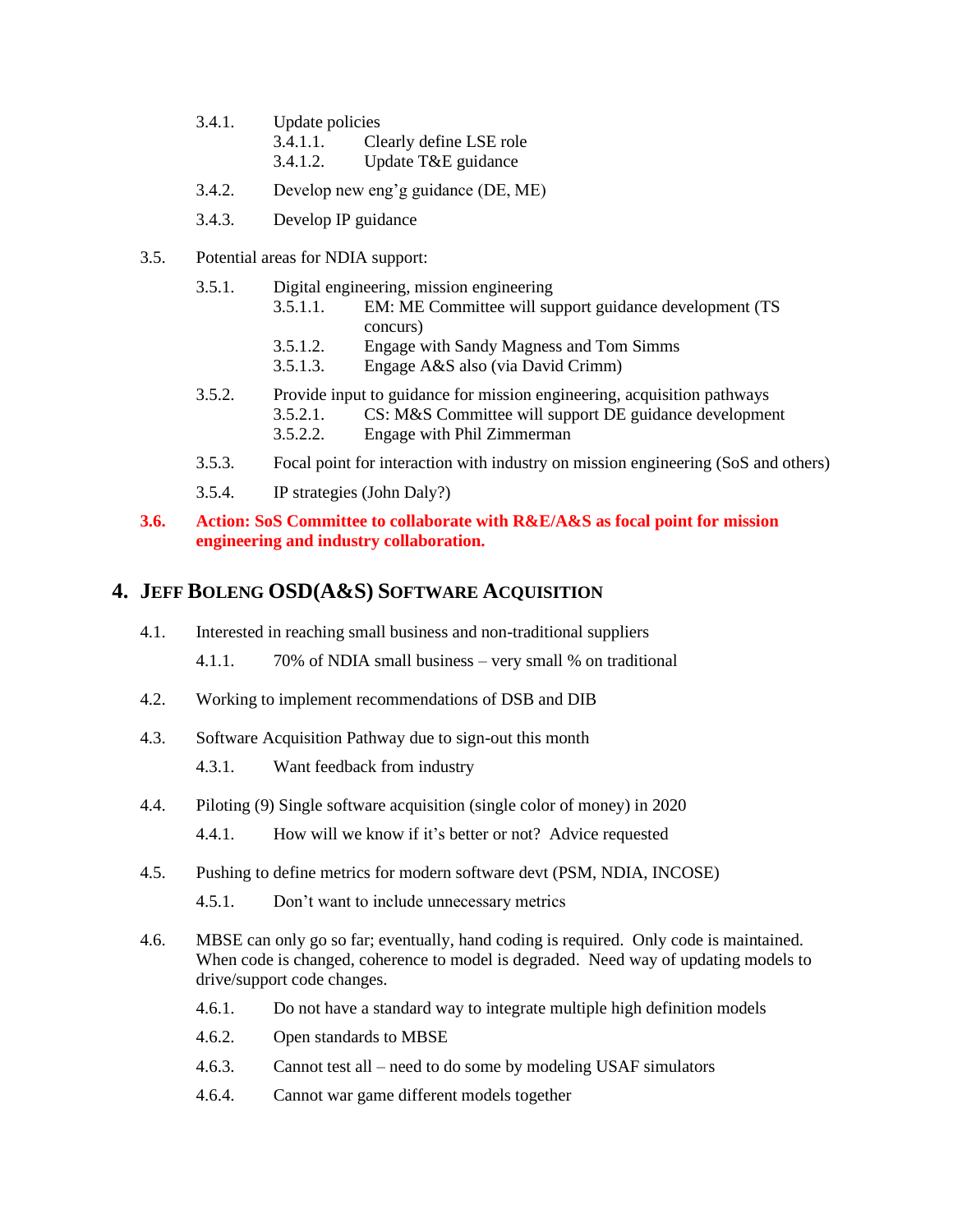- 4.6.5. Need to help PM and PEO M&S sim standards what do you put in for interoperability on models
- 4.7. need open standards for M&S interoperability. Can NDIA help?
- 4.8. Automated DT and OT is needed to accelerate acquisition. Can AT test results be used in place of formal reviews (which slow down acquisition). Current AT focused on speed and cycle time. Need to refocus on quality
- **4.9. Action: NDIA to collaborate with OUSD A&S on source selection criteria for software.**
- **4.10. Action: NDIA consider an organizational focus on SW quality**

# **5. MELINDA REED - OSD(R&E) ADVANCED CAPABILITIES - DIRECTOR, RESILIENT SYSTEMS**

- 5.1. Wants
	- 5.1.1. Standards for HW Assurance
	- 5.1.2. SW Assurance metrics
	- 5.1.3. Need help with SW Assurance (and System Assurance) reqts beyond process orientation
- 5.2. 5000.02 new standalone DODI for technology and program protection, Technology Area Protection Plans (TAPP) – while maintaining current program protection policy in 5000.02 enclosures. See charts for TAPP details.
- **5.3. Action: NDIA support development of technical requirements to supplement process requirements included in Cyber Survivability Endorsement (CSE) Guide, specifically tailored toward weapon systems**
- **5.4. Action: NDIA feedback on COAs for creating a standalone TPM for cyber or integrating cyber into other TPMs**
- **5.5. Action: NDIA provide feedback on what processes / specification requirements we are seeing from each service, specifically noting the conflicts and identify preferred requirements**
- **5.6. Action: NDIA microelectronics and systems engineering divisions collaborate with OSD(R&E) to create a HwA standard**
- **5.7. Action: NDIA to work with PSM on enhancing consensus measures for cybersecurity, TPM**
- **5.8. Action: Assist OUSD R&E with systems and software assurance technical requirements**

## **6. DAVID CRIM - OUSD A&S/ASD (ACQUISITION) MISSION ENGINEERING AND INTEGRATION**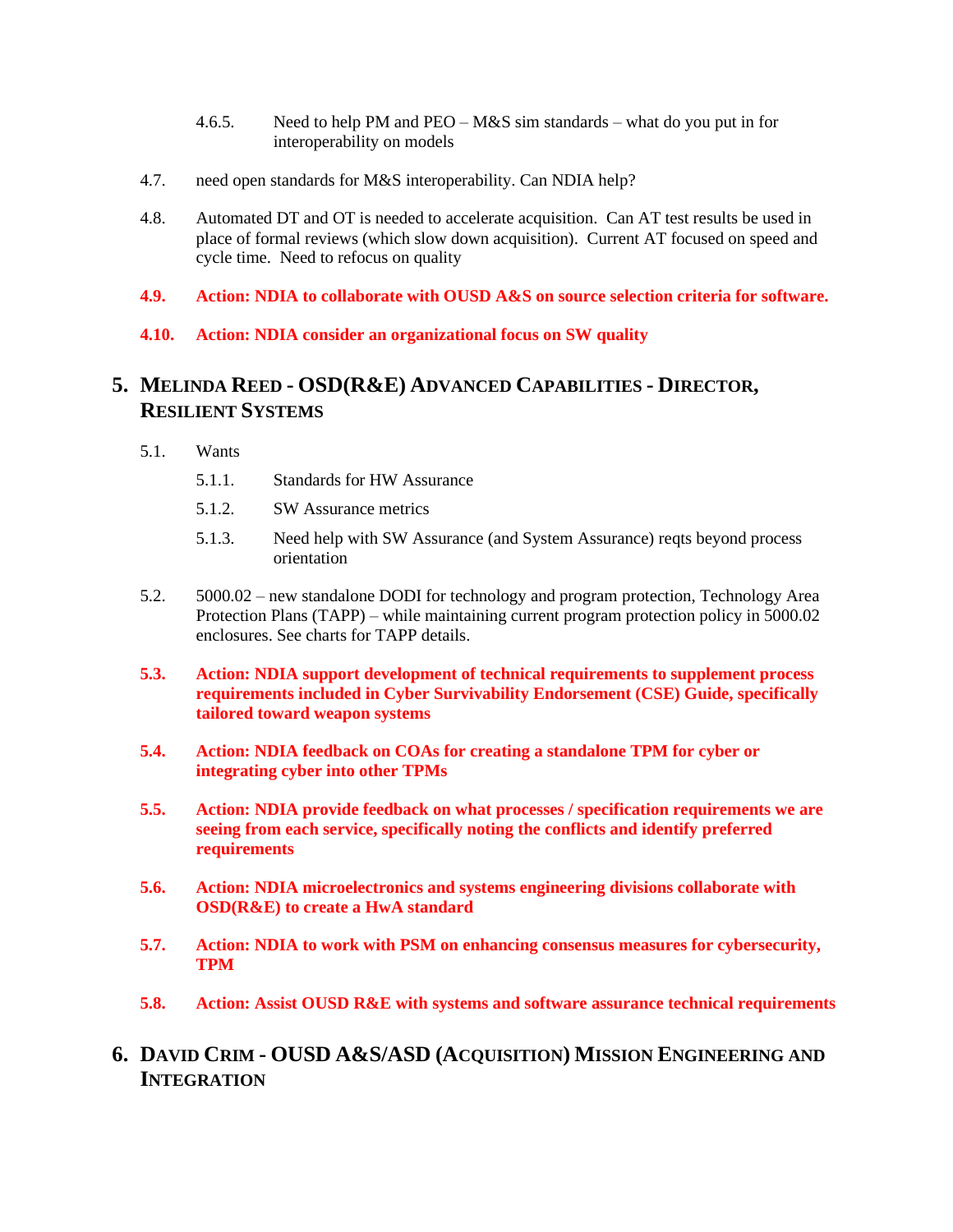- 6.1. Dr. Jim Moreland assigned ME responsibility
- 6.2. Mission engineering activities:
	- 6.2.1. Managing and analyzing capability portfolios across DoD
	- 6.2.2. Adopting a mission engineering framework common
	- 6.2.3. Reinvigoration of Functional Capability Board (FCB)
	- 6.2.4. Quantifying measures of cost, schedule, performance at portfolio level.
	- 6.2.5. Challenges: Complexity of ME analysis; Current limitations in automation tools; Availability of and the ability to sort through data needed for analysis; Recent delegations of programs & authorities
	- 6.2.6. Portfolio management: evolve from system focus to mission areas (mission threads
- 6.3. Wants

| 6.3.1. | Method standards for ME |                                                       |  |
|--------|-------------------------|-------------------------------------------------------|--|
|        |                         | 6.3.1.1. Consistent with industry processes and tools |  |

6.3.2. Industry forum to discuss ME (R&E currently visiting individual defense ctrs)

#### 6.4. How can NDIA help?

6.4.1. Promulgation of ME principles to enable assessment of joint warfighting mission effects

| 6.4.1.1. | A&S needs Mission Engineering principles promulgated to enable |  |  |
|----------|----------------------------------------------------------------|--|--|
|          | assessment of Joint warfighting mission effects                |  |  |
|          | $\sim$ 1111 $\sim$ 11111 $\sim$                                |  |  |

- 6.4.1.1.1. Individual systems are components of the larger mission 'system' – leadership desire to see the entire effects chain, not new platforms in isolation
- 6.4.1.1.2. Mission Engineering includes data exchange among systems to address cross cutting functions, end-toend control, interoperability, and trades across systems
- 6.4.1.1.3. Technical trades exist at multiple levels; not just within individual systems or components – how do we enable these robust trades evaluations
- 6.4.2. Development of detailed mission architectures and common frameworks to identify capability gaps and inform investment decisions
	- 6.4.2.1.1. Development of detailed mission architectures will foster resilience, adaptability, and rapid insertion of new technologies, to identify capability gaps and inform investment decisions – but no appetite for a "chief joint architect" 6.4.2.1.2. Common frameworks would allow us to efficiently evaluate mission execution approaches
- **6.5. Action: Potential action for ME project to work this relationship with DoD (A&S and R&E)**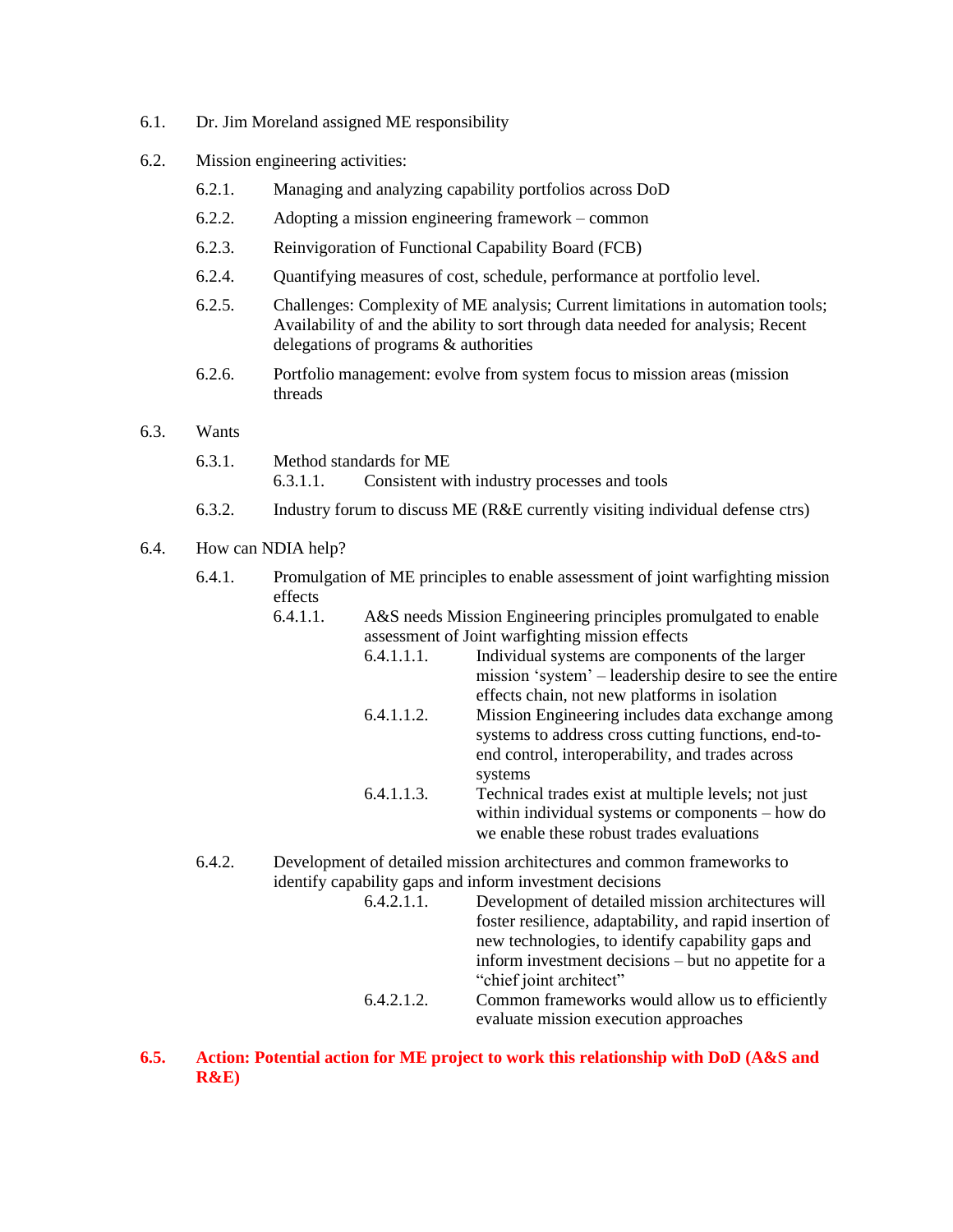### **6.6. Action: Consider NDIA industry workshop on mission engineering**

# **7. MICHAEL DOCTOR - DASN RDT&E (SE)**

- 7.1. Navy emphasis on mission engineering, digital engineering, digital warfare to deliver domain-based effects.
- 7.2. Design and implement comprehensive Naval Operational Architecture (NOA)
	- 7.2.1. Problem statement: lack of digital infrastructure, environment and SoS design prevents the delivery of integrated warfighting capability.
- 7.3. Digital Integration Support Cell (DISC) aligned and integrated with Digital Warfare Office (DWO) to support all major sections of Naval Digital Blueprint. Project Integration Offices (PIOs) coordinate directly with combat areas.
- 7.4. Digital Development Environment: operational architecture; integrated modeling environment; digital twin; DevSecOps; data processing/analytics; AI/ML lab.
- 7.5. Agility experimentation and prototyping, digital models, iterative development to get early feedback and assessment of minimum viable products (fail early, fail fast). Transforming and streamlining traditional SE through Data Engineering, DevSecOps, MBSE.
- 7.6. SW Factory, DevSecOps; CI/CD. Compile to Combat in 24 Hours (C2C24)
- 7.7. Common services (track management, timing, Nav, user interface)
- 7.8. How can NDIA help?
	- 7.8.1. Please tell us how to better partner with industry on how to acquire for digital engineering – asking for the right info and the right format. (Garry: is Navy tied into effort for defining digital artifacts across the lifecycle?)
	- 7.8.2. How do we scale up or scale out? How to leverage industry best practices for scaling up.
	- 7.8.3. Help with merging partners (AWS, …) to share data across systems, best practices for sharing and scaling.
	- 7.8.4. Interest in demonstrating DevSecOps and SE transformation (MBSE, HSI)

## **8. COMMITTEE REPORTS**

- 8.1. Architecture Ed Moshinsky / Bob Scheurer
	- 8.1.1.  $70 + \text{members}$
	- 8.1.2. Publish MOSA White paper First QT 2020
	- 8.1.3. MOSA Metrics
	- 8.1.4. Modularity and Openness in Architecture Models
	- 8.1.5. MOSA Implementation w/IP & Data Rights
	- 8.1.6. 10 Recommendations July and NDIA SE Conference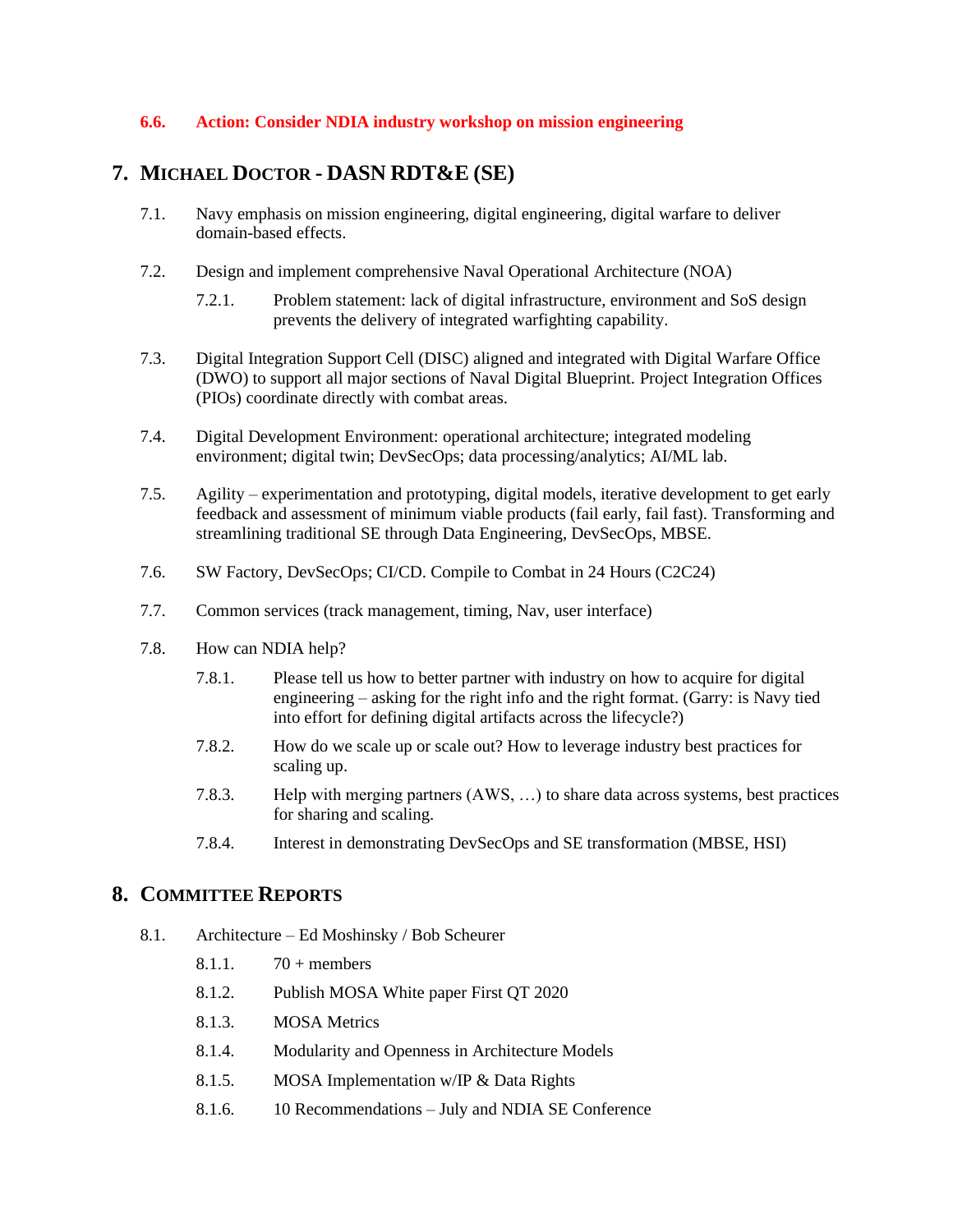#### 8.2. DT&E – Joe Manas

- 8.2.1. Comments on OSD T&E Guidebook and DAU course material
- 8.2.2. NAVAIR Capability Based Test and Evaluation (CBTE) Acquisition Guidebook
- 8.2.3. MBSE of Test Project Opportunities
- 8.2.4. Bob Behler interest in SW DEVSECOPS emphasis on quality
- 8.2.5. Issue using something like google translator how do we know it is ok from cyber.
- 8.2.6. Quarterly meeting
- 8.2.7. Autonomous vehicle testing is new topic
- 8.2.8. How can we combine events of topics like hypersonic… with other committees and divisions?
- **8.2.9. Action: Consider how to best get emphasis on automated software test and quality across NDIA SE and T&E divisions. Engage multiple SED committees as needed.**
- 8.3. Automatic Test Committee Pat Griffin
	- 8.3.1. General focus is at component level testing and below
	- 8.3.2. 62 members meet once a year at Auto test con
	- 8.3.3. Tasks come for DOD automated test management board
	- 8.3.4. Consider elevating the level a little SoS, maybe SW?
- 8.4. Education & Training Don Gelosh
	- 8.4.1. E&T Committee quiescent since 2018
	- 8.4.2. Need to figure out who provides the 'demand signal' for E&T? Missions, sponsors? Beyond DAU? Judith: Tom Simms is the best POC to ask.
	- 8.4.3. Sponsor for E&T and Workforce Devt may be Tom Simms
	- 8.4.4. Supporting INCOSE Portal for professional devt
- 8.5. ESOH Sherman Forbes
	- 8.5.1. Mission is to integrate EOSH design considerations into the SE process
	- 8.5.2. Sponsor: DoD Acquisition ESOP IPT.
	- 8.5.3. Published Hazardous material SysML model library based on AIA National Aerospace Standard 411-1
	- 8.5.4. Work with AIA
- 8.6. HSI (Matt Risser)
	- 8.6.1. Joint HSI Working Group (JHSIWG). ~40 people on distribution list, a few core people doing work.
	- 8.6.2. Alignment between NDIA SE Division (process, guidance) and NDIA Human Systems Division (technology, R&D).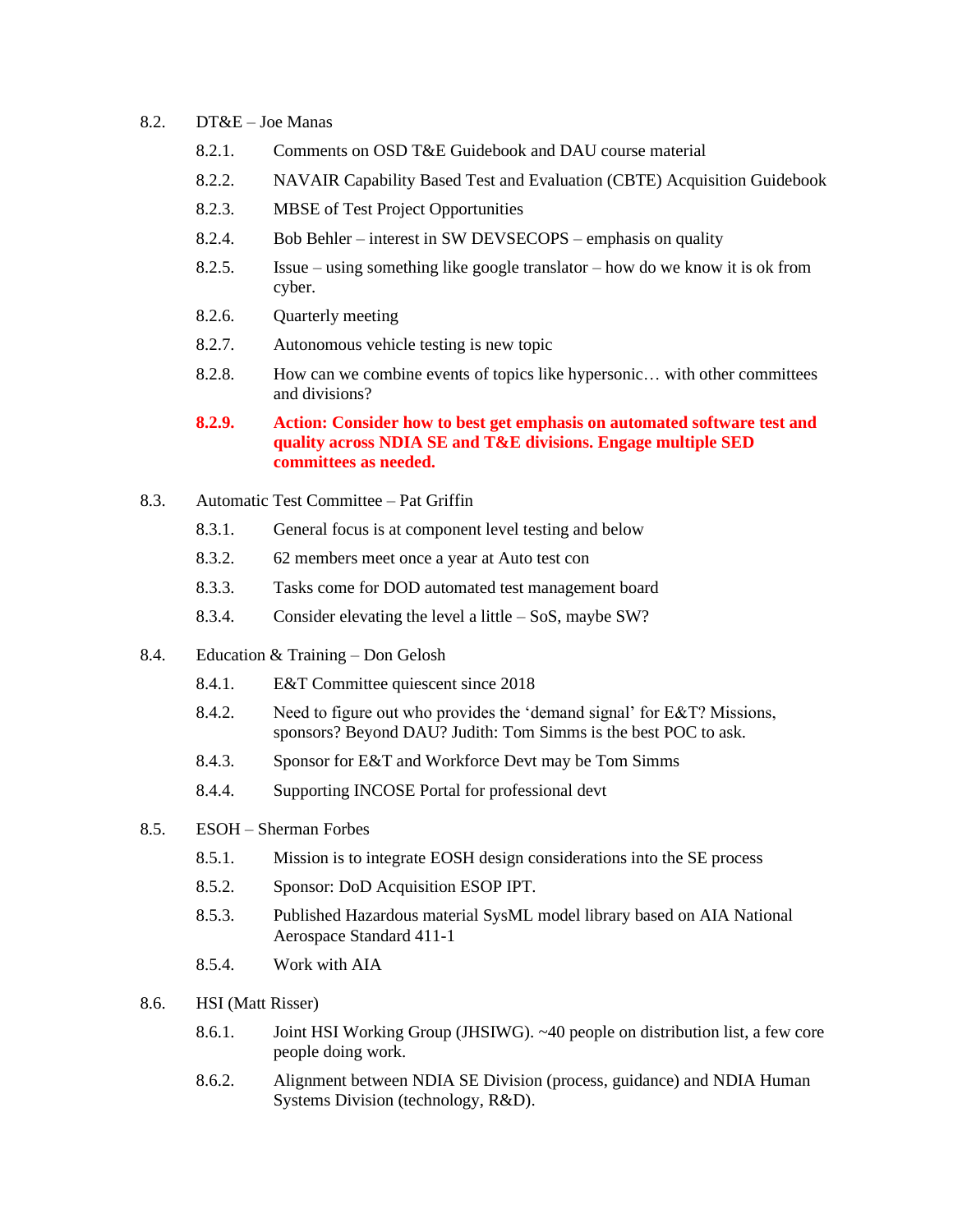- 8.6.3. Should engage with INCOSE HSI WG. Series of workshops planned in 2020, and bi-annual conference. POC: Guy Boy.
- 8.7. Modeling and Simulation
	- 8.7.1. 2019 Applications
		- 8.7.1.1. DEIXWG (Joint INCOSE/OSD/NDIA)
			- 8.7.1.1.1. High-Level Concept (HLC) Document Produced
			- 8.7.1.1.2. Digital Viewpoint Model (DVM) progress (IEEE 15288 based)
			- 8.7.1.1.3. Standards Application progress and integration
			- 8.7.1.1.4. Digital Integration "Challenge"
		- 8.7.1.2. Model-Based Source Selection Workshop
			- 8.7.1.2.1. August Workshop (NDIA/NAVAIR/Aerospace)
		- 8.7.1.3. MBSE Survey (Joint INCOSE/NDIA/more)
		- 8.7.1.4. Continued MBSE and M&S topics

8.7.2. 2020 Plans

| 8.7.2.1. | Continued DEIXWG work (joint NDIA/INCOSE/OSD) |                                                                          |             |  |
|----------|-----------------------------------------------|--------------------------------------------------------------------------|-------------|--|
|          | 8.7.2.1.1.                                    | Digital View Model development<br><b>Continued Standards Integration</b> |             |  |
|          | 8.7.2.1.2.                                    |                                                                          |             |  |
|          |                                               | 8.7.2.1.2.1.                                                             | <b>PDES</b> |  |
|          |                                               | 8.7.2.1.2.2. ASME                                                        |             |  |
|          |                                               | 8.7.2.1.2.3.                                                             | More        |  |
| 8.7.2.2. |                                               | Model-Based Acquisition Workshop                                         |             |  |
|          |                                               | $0.7001$ W <sub>w</sub>                                                  |             |  |

8.7.2.2.1. Wrap-up

8.7.2.2.2. Follow-on Activity with NAVAIR

- 8.7.2.3. Digital Integration "Application" Topics
	- 8.7.2.3.1. MBSE Integration (Customer/Provider, Cross-Eng)
		- 8.7.2.3.2. M&S and Analysis Integration
- 8.7.3. OSD Sponsor wants more on how to apply MBSE (Descriptive modeling, use of MBSE)
- 8.7.4. Can you gather success stories?
- 8.8. Software Ken Niddifer
	- 8.8.1. Participated in development of Software Assurance Program Manager Guide Book and Developers Guide Book
- 8.9. SoS (Judith Dahmann)
	- 8.9.1. Leadership: Rick Poel (Boeing); Jennie Horne (Raytheon); John Daley (BAH); Judith Dahmann (MITRE)
	- 8.9.2. Expanded emphasis on interoperability, mission engineering. Continuing SoS Collaborators Information Exchange (SoSECIE). Completed draft 'Mission Engineering Phase II Study: Industry Role in ME', May 2019 > 2020: Phase 2 Report.
- 8.10. SE Effectiveness Committee (Joe Elm)
	- 8.10.1. No progress since 2015 no plans for 2020. Need to consider organization and go-forward plan.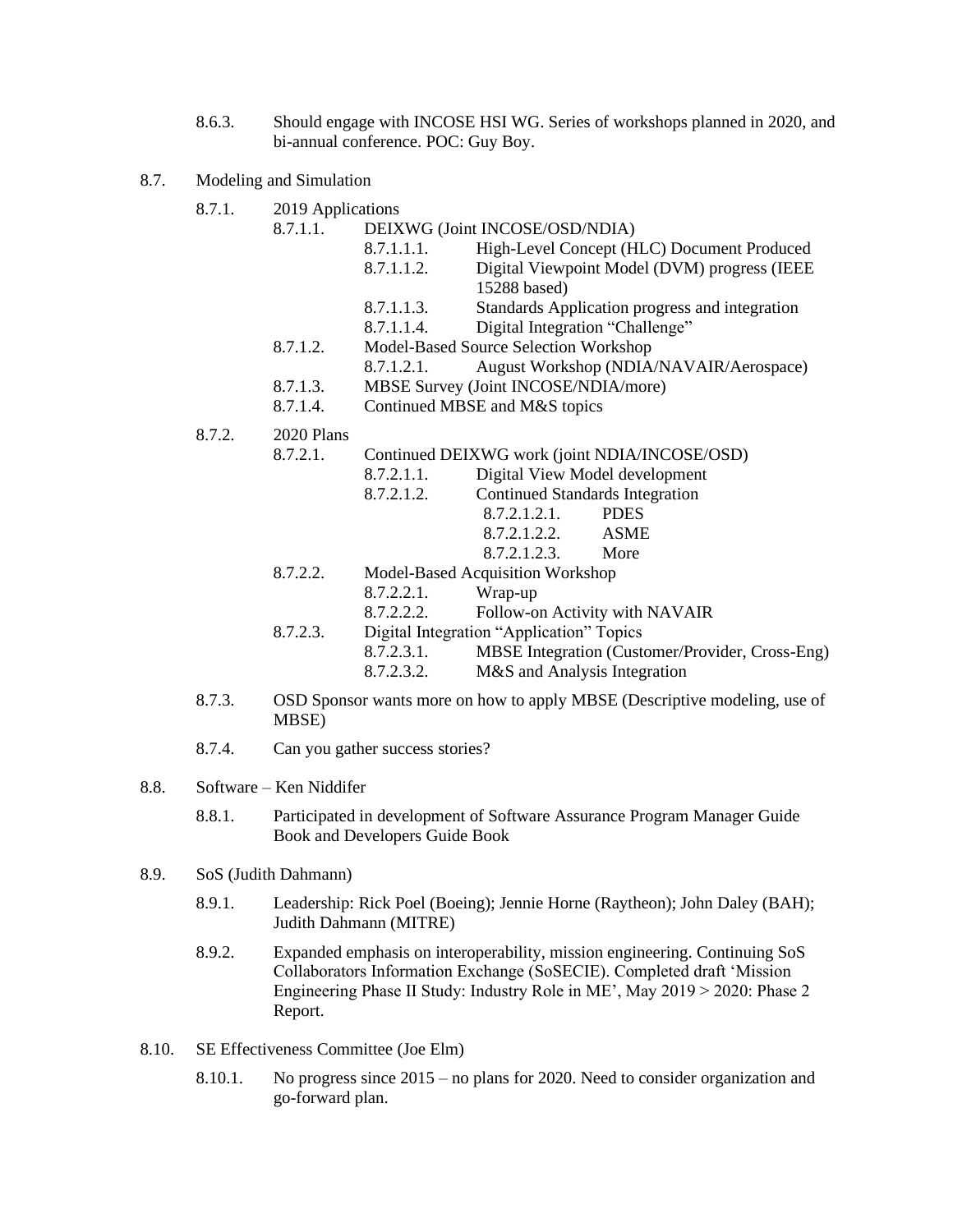- 8.11. SSE Committee (Cory Ocker)
	- 8.11.1. Liaison: Melinda Reed. Collaborations w/ AF CROSW, NAVAIR 4.0, JFAC, NNSA, SAE, INCOSE, IEEE, SCRM COI. Need a roadmap for DoD organizations with swim lanes.
	- 8.11.2. 300 people on mailing list, ~20 that do work.
	- 8.11.3. 2020 focus: System Security Symposium (April 2020). Help establish a separate SW Assurance Committee in conjunction w/ JFAC. Evaluate NDIA SCRM survey for actions.
	- 8.11.4. Planned Activities
		- 8.11.4.1. Collaboration with OSD, Services, JFAC, NNSA
		- 8.11.4.2. SCRM Community of Interest
		- 8.11.4.3. AF Policy Review to minimize compliance activities
	- 8.11.5. Planned Events
		- 8.11.5.1. IEEE, NDIA, INCOSE System Security Symposium April 2020
	- 8.11.6. Planned Publications
		- 8.11.6.1. Standardization DIDs, WBS
		- 8.11.6.2. 5000.02 Review
		- 8.11.6.3. OSD Org Chart with SSE Swim Lanes
	- 8.11.7. 2019 Accomplishments
		- 8.11.7.1. USAF Weapon System Program Protection and System Security Engineering Process Guidebook
		- 8.11.7.2. NDIA Critical Program Information (CPI) Assessment and Identification Guide (CAIG)
		- 8.11.7.3. DoD DRAFT Software Acquisition Pathway Policy Guidance
		- 8.11.7.4. Cyber Secure & Resilient Approaches for Feature Based Variation Management
		- 8.11.7.5. IEEE, NDIA, INCOSE System Security Symposium April 2020
		- 8.11.7.6. NDIA Systems & Mission Engineering Annual October Conference
		- 8.11.7.7. NIST SP 800-160 Developing a Cyber Resilient Systems Vol 2: A Systems Security Engineering Approach
		- 8.11.7.8. DASD(R&E) Sponsored SEI SwA Products, PM & Designer Guide
		- 8.11.7.9. DoD Cyber Workforce Management
		- 8.11.7.10. SAE G32 Cyber Physical Systems
		- 8.11.7.11. ASD(R&E) Cybersecurity Challenges Protecting DoD Unclassified Information
		- 8.11.7.12. NAVAIR CyberSafe
		- 8.11.7.13. AF CROWS Program Protection and System Security Engineering Tools
		- 8.11.7.14. ASD(R&E) CRWS Workshop Series
		- 8.11.7.15. SecNav Cybersecurity Advisory Panel Meeting
		- 8.11.7.16. Collaboration on Quality in the Space & Defense Industries Forum, March 2019

8.11.8. 2020 Plans

- 8.11.8.1. Primary Focus: IEEE NDIA INCOSE System Security Symposium, 6-9 April 2020
- 8.11.8.2. Collaboration/engagement with NNSA, JFAC, Services, OSD
- 8.11.8.3. OSD Organization Chart with SSE Swim Lanes